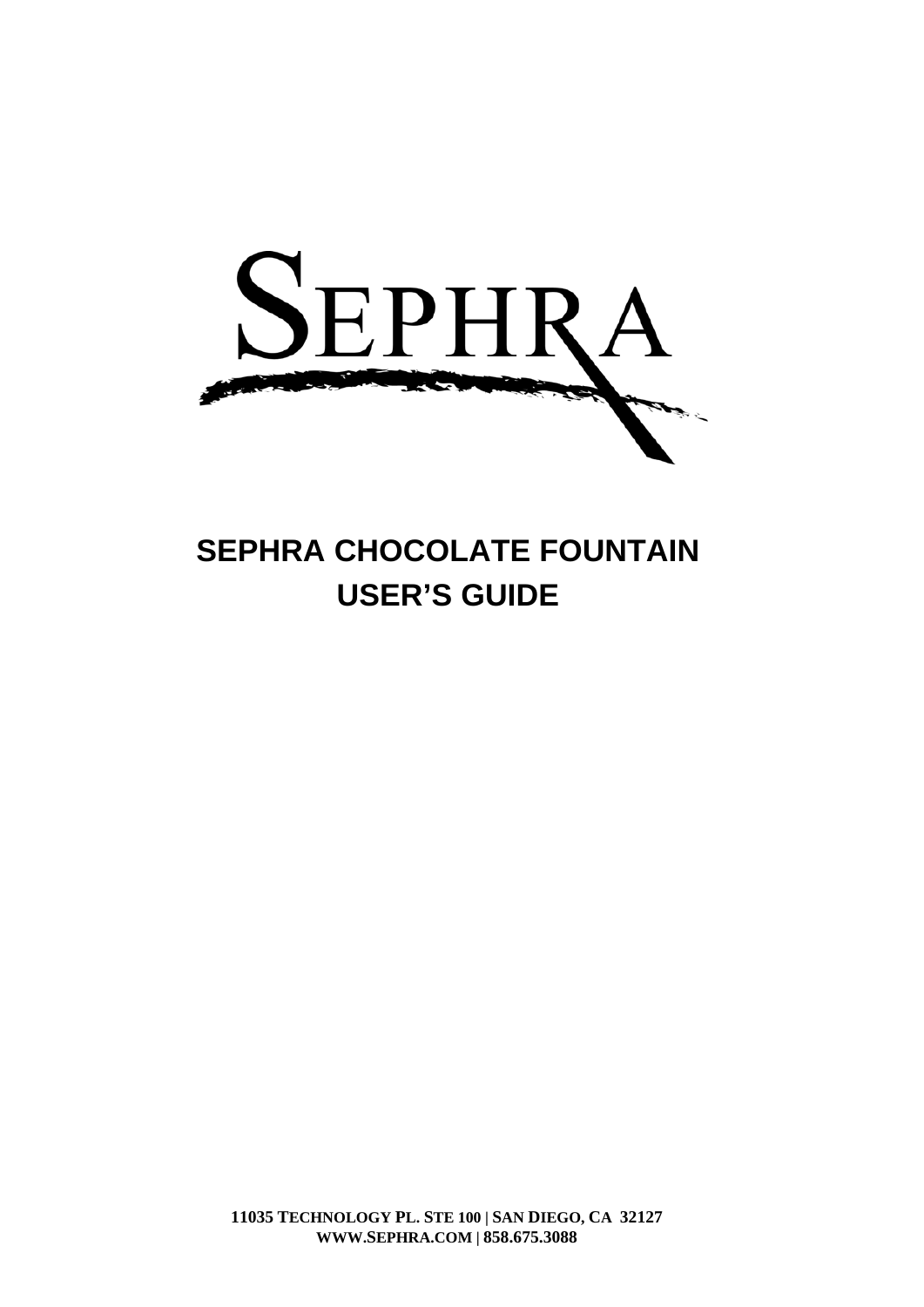# **TABLE OF CONTENTS**

| 1)  |                                                                   |
|-----|-------------------------------------------------------------------|
| 2)  | ASSEMBLING THE SEPHRA COMMERCIAL CHOCOLATE FOUNTAIN 3             |
| 3)  | <b>CHOCOLATE FOUNTAIN &amp; CHOCOLATE MELTING SPECIFICATIONS4</b> |
| 4)  |                                                                   |
| 5)  |                                                                   |
| 6)  |                                                                   |
| 7)  | RE-ASSEMBLING & REFILLING THE CHOCOLATE FOUNTAIN  12              |
| 8)  |                                                                   |
| 9)  | <b>DETERMINING THE MODEL OF CHOCOLATE FOUNTAIN YOU OWN 13</b>     |
| 10) |                                                                   |
| 11) |                                                                   |
| 12) |                                                                   |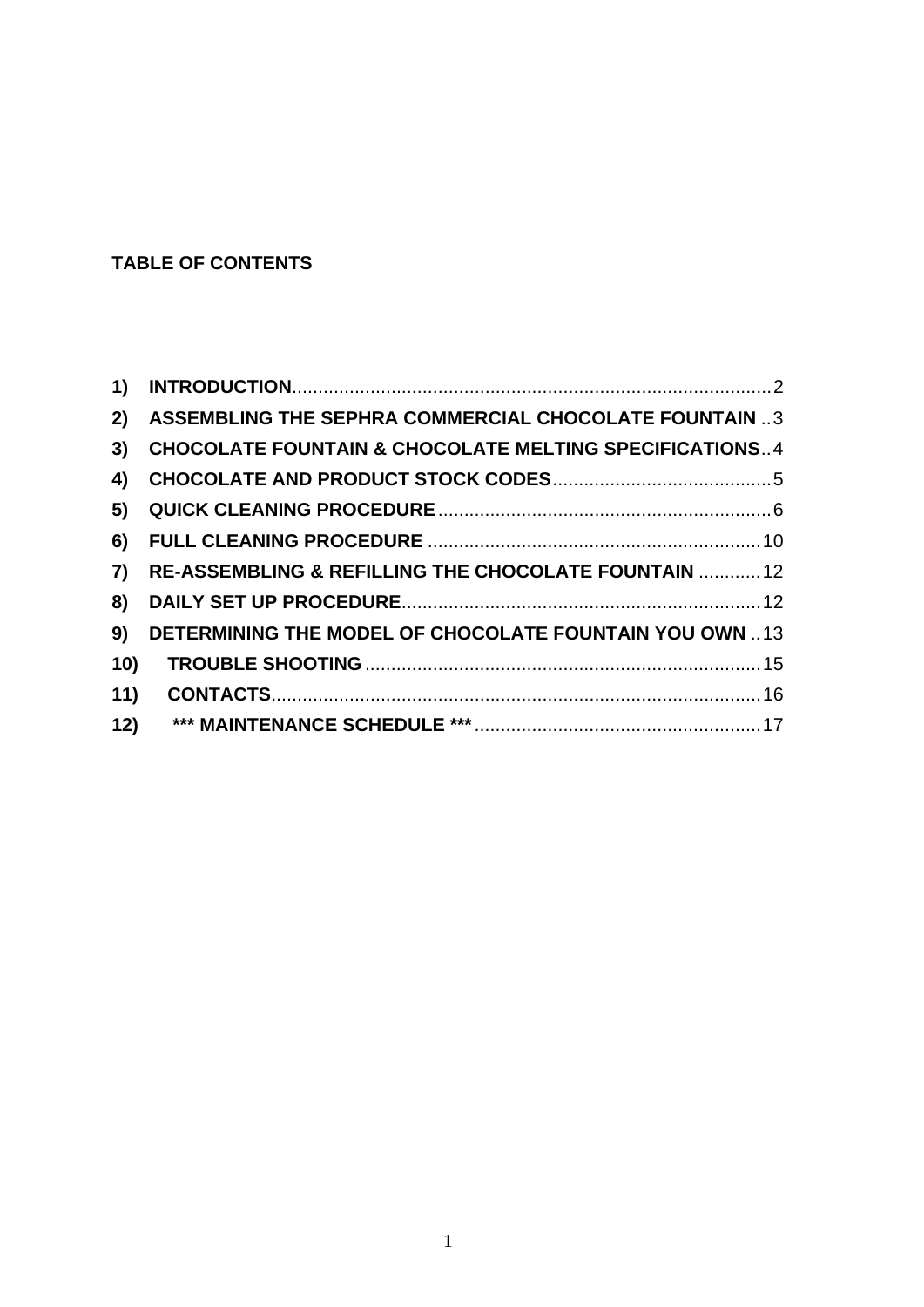# <span id="page-2-0"></span>**1) INTRODUCTION**

Your Sephra commercial chocolate fountain represents a significant investment for you and your business. Proper maintenance will help extend the life of your Sephra commercial chocolate fountain and preserve its reliability and performance.

Anyone using this equipment should read this User's Manual to ensure proper set up, operation, and maintenance of the Sephra commercial chocolate fountain. For additional information, please consult the Operating Manual, which is found in the black plastic basin case of your new commercial chocolate fountain; the operating manual is also available online at http://www.sephra.com/support/manuals.php

#### **IMPORTANT:**

**This User's Manual is a supplement to the Operating Manual and has been created to assist our customers who have the chocolate fountain in use daily for extended periods of time.** 

**Your chocolate fountain requires maintenance service and replacement of parts subject to wear and tear after every 500 hours of use. If your fountain is used daily for several hours per session, it will require more frequent maintenance and replacement of wear-and-tear parts.** 

**Failure to follow this scheduled maintenance program may result in equipment failure and costly repairs.**

**Sephra commercial chocolate fountains are engineered for use with Sephra brand chocolate fondues. Optimal results will be achieved when using Sephra chocolate fondue in your fountain. We cannot guarantee results using any other brand or recipe of chocolate fondue. For more information about Sephra chocolate products, contact your sales representative at (877) 617-8803.** 

Sephra commercial chocolate fountains are manufactured to the highest quality and performance standards. With proper maintenance, your fountain will give you and your customers and guests many years of reliable service.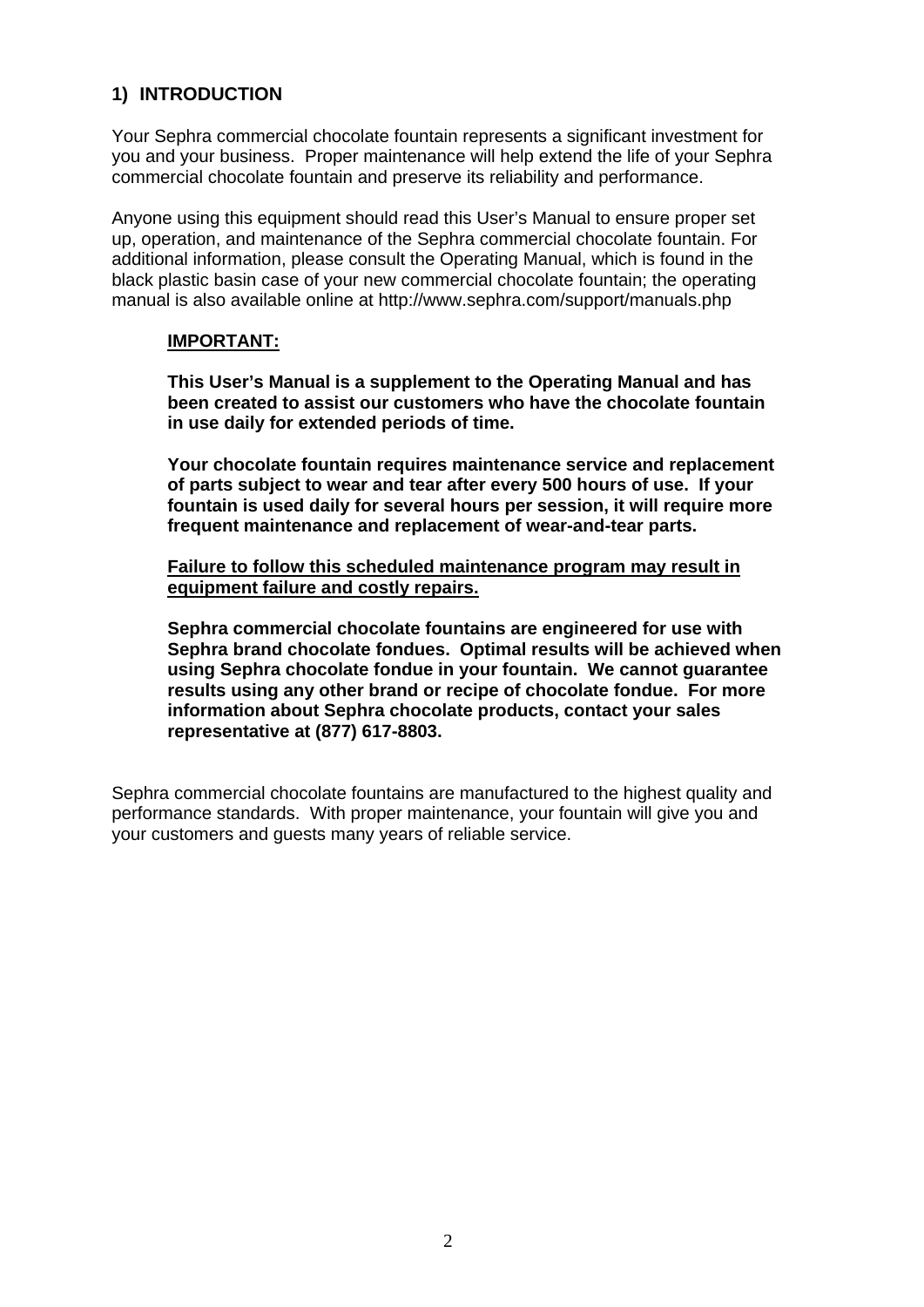# <span id="page-3-0"></span>**2) Assembling the Sephra Commercial Chocolate Fountain**

- a) To assemble the chocolate fountain, first remove the chocolate fountain base unit from the basin case<sup>[1](#page-3-1)</sup>. (See Photo 2.3)
- b) Place the chocolate fountain base on a table that is capable of supporting at least 150 pounds. The table must be sturdy, stable, and as level as possible.
	- i) Plug the power cord in and test the unit prior to set up. When the rocker switch (see photo 5.1) is turned to the "Preheat" or "Start" position a red light, located above the rocker switch, will illuminate in addition to the fountain either heating or starting.
	- 9 amps are required to heat and run a 44" Sephra chocolate fountain.
	- iii) Use caution when testing or running the chocolate fountain so you do not burn yourself. The bowl will become very hot if the rocker switch is set to "Preheat".
- c) Open the tierset case (See Photo 2.2) and begin to assemble the tierset onto the base in this order:
	- (1) Slide the cylinder into the sleeve located in the center of the bowl.
	- (2) Attach the black plastic stabilizer to the top of the auger just beneath the knob. (See Photo 2.1)
	- (3) Slide the auger with the attached stabilizer into the cylinder.
		- (a) After the auger has reached the bottom it may be resting on the square or round spindle. Rotate the auger until you feel it "click" and drop into place over the spindle. The spindle is the piece that will cause the auger to spin and push chocolate to the top of the fountain when the fountain is turned to the "Start" position. Photos 9.5 and 9.6 will depict the square and round Spindles.



(4) Slide the tiers onto the cylinder starting with the widest tier (Part A) and ending with the narrowest tier (Part D). (See Photo 2.2 & 2.4)<br>(5) Slide the crown onto the cylinder to conclude the assembly process. Photo 2.1



<span id="page-3-1"></span><sup>1</sup>\*\*\*IMPORTANT\*\*\* Do not discard the black plastic basin or tierset case. They are necessary for **transporting and storing the fountain basin and tierset and are required for shipment.**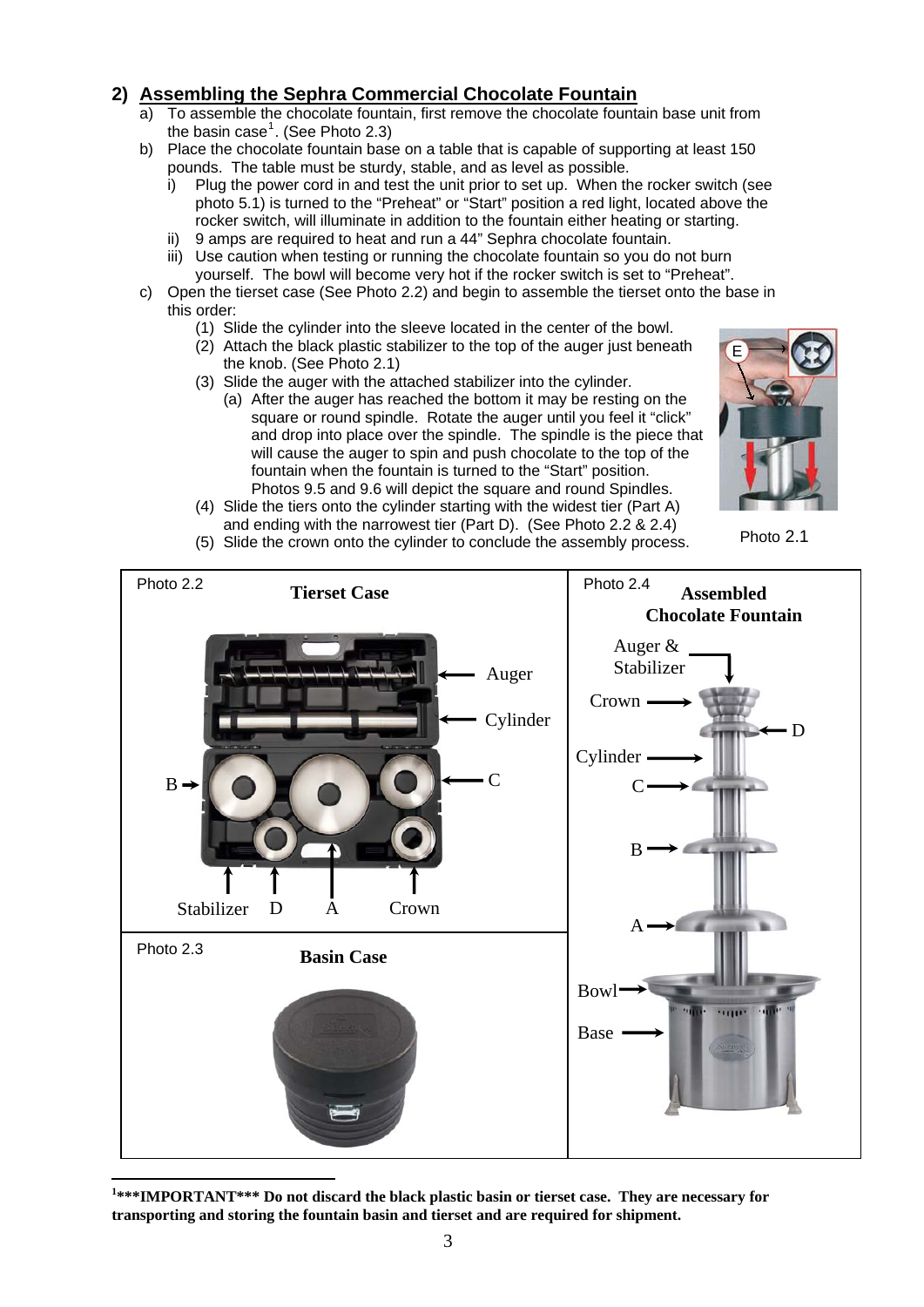## <span id="page-4-0"></span>**3) Chocolate Fountain & Chocolate Melting Specifications**

a) Minimum & Maximum Pounds of Chocolate:

| <b>Fountain</b> | <b>Minimum</b> | <b>Maximum</b> | <b>Serves</b><br>Approximately |
|-----------------|----------------|----------------|--------------------------------|
| Cortez          | 6lbs.          | 10lbs.         | 60                             |
| Aztec           | 6lbs.          | 12lbs.         | 100                            |
| Montezuma       | 12lbs.         | 20lbs          | 250                            |
| Sephra          | 12lbs.         | 20lbs          | 250                            |

b) Melting Temperatures<sup>[2](#page-4-1)</sup>:

| <b>Chocolate</b> | Removable<br><b>Bowl</b><br>Heat Setting <sup>3</sup> | <b>Fixed Basin</b><br>Temperature <sup>4</sup> | Approximate<br><b>Melting Time<sup>5</sup></b><br>(min) |
|------------------|-------------------------------------------------------|------------------------------------------------|---------------------------------------------------------|
| Dark             | 10                                                    | $250^\circ$                                    | 45                                                      |
| Milk*            |                                                       | $176^\circ$                                    | 60                                                      |
| White*           |                                                       | $158^\circ$                                    | 60                                                      |

\* - Milk & white chocolate contain dairy ingredients which may scorch. If you are melting the chocolate in the bowl of the fountain you must use a spatula to frequently stir the chocolate to avoid scorching. When chocolate is burned it becomes very thick and grainy and may not flow through the fountain.

c) Operating Temperatures:

| <b>Chocolate</b> | Removable<br><b>Bowl</b><br><b>Heat Setting</b> | <b>Fixed Basin</b><br><b>Temperatures</b> | <b>Chocolate</b><br>Temperature <sup>6</sup> |
|------------------|-------------------------------------------------|-------------------------------------------|----------------------------------------------|
| Dark             |                                                 | $158° - 176°$                             | $115^{\circ} - 125^{\circ}$                  |
| <b>Milk</b>      | 6                                               | $158° - 176°$                             | $115^{\circ} - 125^{\circ}$                  |
| White            | 5                                               | $140° - 158°$                             | $105^{\circ} - 115^{\circ}$                  |

d) Overnight Temperatures:

| <b>Chocolate</b> | Removable<br><b>Bowl</b><br><b>Heat Setting</b> | <b>Fixed Basin</b><br><b>Temperatures</b> | <b>Chocolate</b><br><b>Temperature</b> |
|------------------|-------------------------------------------------|-------------------------------------------|----------------------------------------|
| Dark             |                                                 | 140 $^{\circ}$                            | $102^{\circ} - 110^{\circ}$            |
| Milk             | 6                                               | 140°                                      | $102^{\circ} - 110^{\circ}$            |
| White            | 5                                               | 140 $^{\circ}$                            | $102^{\circ} - 110^{\circ}$            |

<sup>&</sup>lt;sup>2</sup> The chocolate must be stirred every 3-5 minutes when it is being melted.

<span id="page-4-2"></span><span id="page-4-1"></span><sup>3</sup> Heat settings on a removable basin chocolate fountain are displayed as 1-10.

<span id="page-4-3"></span><sup>&</sup>lt;sup>4</sup> Heat settings on fixed basin chocolate fountains are measured in degrees Fahrenheit.

<span id="page-4-4"></span><sup>&</sup>lt;sup>5</sup> The listed melting times are specific to the Sephra and Montezuma fountains. Melting times for the Aztec and Cortez fountains are, respective to chocolate, roughly 10 minutes less. 6

<span id="page-4-5"></span><sup>&</sup>lt;sup>6</sup> Chocolate temperature indicates the average temperature of the chocolate in the bowl in degrees Fahrenheit.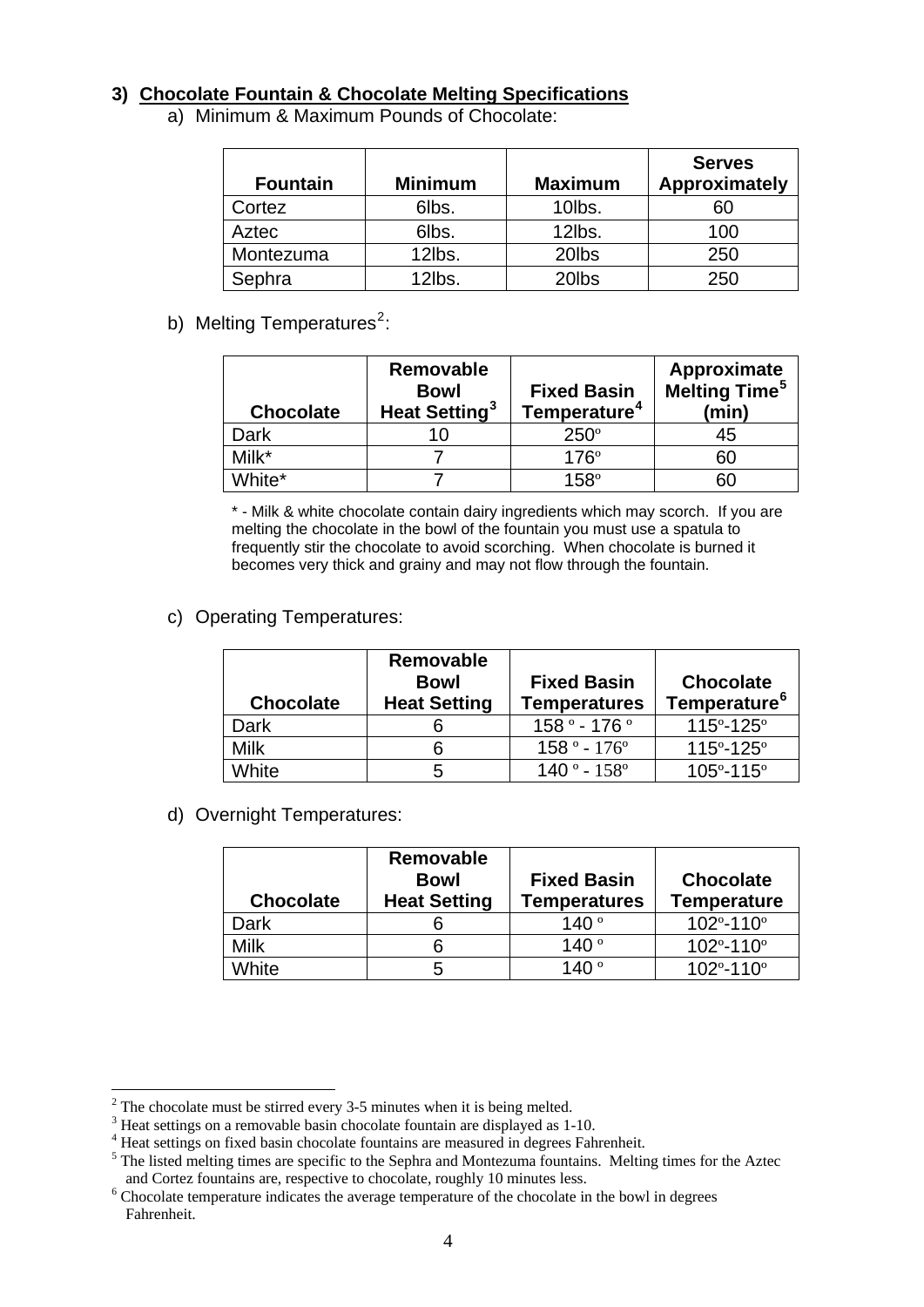# <span id="page-5-0"></span>**4) Chocolate and Product Stock Codes**

| <b>Stock</b><br>Code | <b>Product Description</b>     | Quantity*          |
|----------------------|--------------------------------|--------------------|
| 28001                | Sephra Belgian Dark Chocolate  | 20 <sub>lbs</sub>  |
| 28002                | Sephra Belgian Milk Chocolate  | 20lbs              |
| 28004                | Sephra Premium Dark Chocolate  | 20lbs              |
| 28005                | Sephra Premium Milk Chocolate  | 20 <sub>l</sub> bs |
| 28006                | Sephra Premium White Chocolate | 20 <sub>lbs</sub>  |
| 28007                | Sephra Melano Dark Chocolate   | 20lbs              |
| 28008                | Sephra Melano Milk Chocolate   | 20lbs              |
| 28009                | Sephra Melano White Chocolate  | 20 <sub>lbs</sub>  |
| 30040                | Caramel Tub                    | 35lbs              |
| 30039                | Caramel Tub                    | 5lbs               |

\* Chocolate is packaged in chip form. Each bag is microwavable and contains 2 lbs of chocolate. A 20lb case will contain ten (10) 2lb bags. Individual bags keep the chocolate fresh and sanitary and prevent waste.

| <b>Stock</b><br>Code | <b>Product Description</b>               | Quantity          |
|----------------------|------------------------------------------|-------------------|
| 31000                | <b>Wooden Forked Skewers</b>             | 1,000             |
| 31005                | <b>Bamboo Skewers</b>                    | 1,600             |
| 30034                | Marshmallow Cubes (4 boxes in a pack)    | Approx 42 per box |
| 10500                | Sanitary Wind Guard* for a 44" Sephra    |                   |
| 10501                | Sanitary Wind Guard* for a 34" Montezuma |                   |
| 10502                | Sanitary Wind Guard* for a 27" Aztec     |                   |

\* - To view the Sanitary Wind Guard for a 44" Sephra chocolate fountain please see Photo 5.11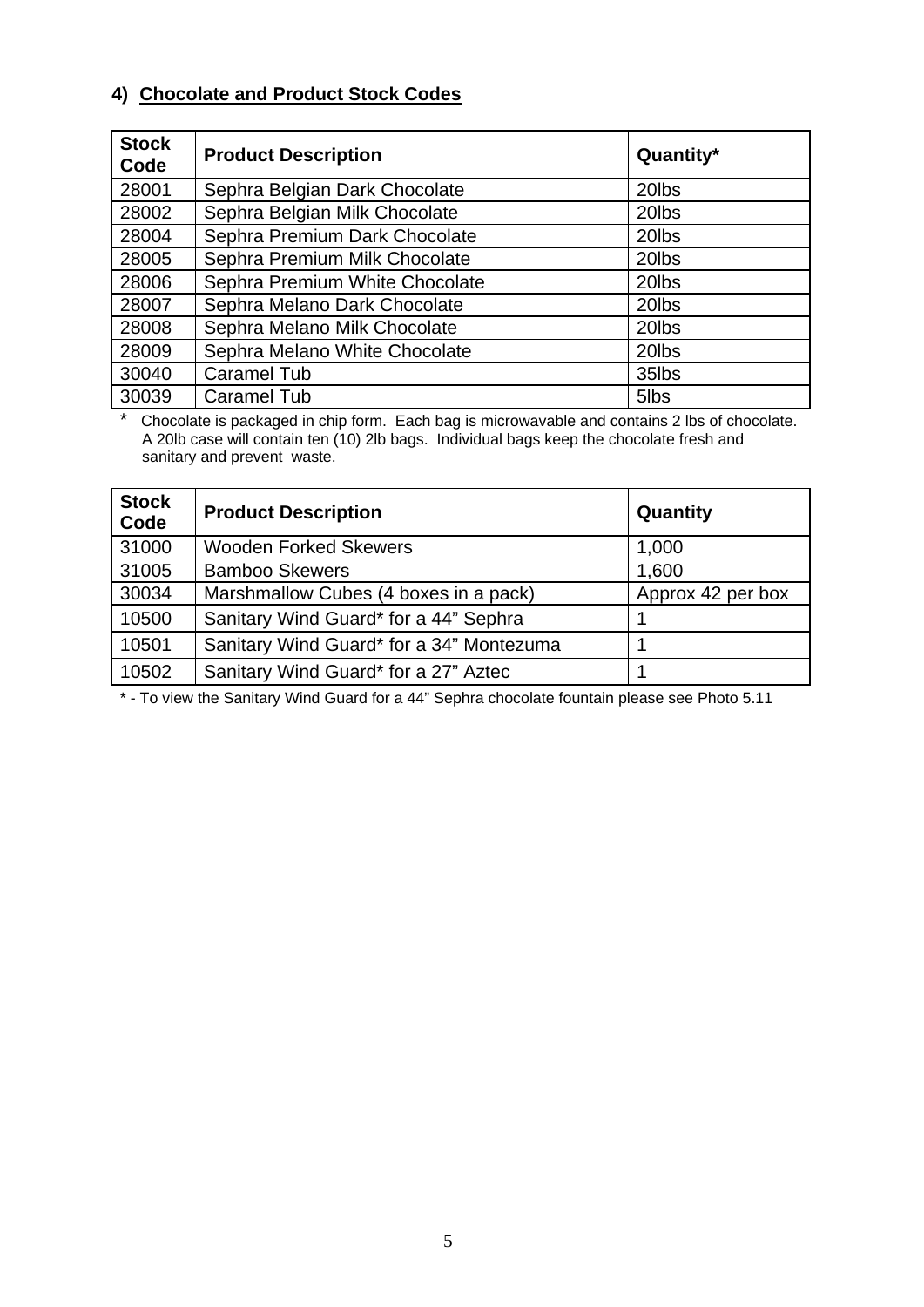# <span id="page-6-0"></span>**5) Quick Cleaning Procedure**

- a) Recommended Cleaning Supplies
	- i) Dawn Soap or Palmolive Original Dish Soap
	- ii) Extra large grouting sponge  $(7.5" \times 5.5" \times 2")$  Model: 70005-144
	- iii) Dish towels or paper towels
	- iv) Disposable food handling gloves
- b) Line a cleaning bin with a bin liner or plastic trash bag and place the bin next to the chocolate fountain that needs to be cleaned.
- c) Turn the fountain from the "Start" or "On" setting to "Pre-Heat" (See Photo 5.1 & 5.2) and adjust the temperature to 140°F or turn the dial to 5. (See Photo 5.3 & 5.4)







Photo 5.3 Photo 5.4





d) Using a spatula, start at the top tier and scrape the excess chocolate from each tier. See the before (Photo 5.5) and after (Photo 5.6) photographs below.





Photo 5.5 Photo 5.6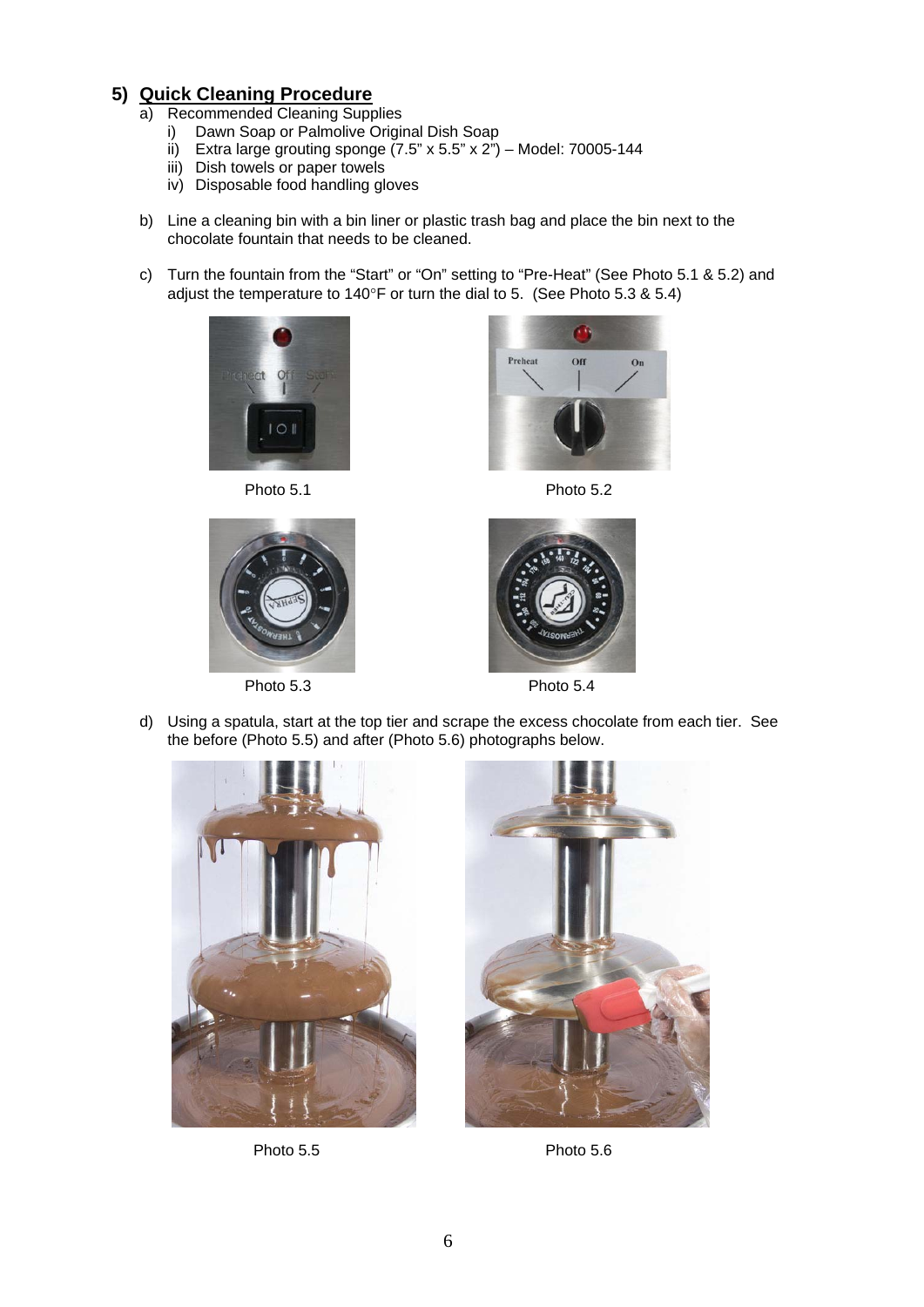e) Once the excess chocolate has been removed, slide each of the tiers up and off of the cylinder. Place each tier into the lined bin to ensure that excess chocolate does not drip on the floor when in transport to the kitchen, cleaning area, or dishwasher. (See Photos Below)



- f) Take the bin containing the tiers to the cleaning area.
- g) Using a damp sponge with soap, remove the remaining chocolate from the tier. Very warm to hot water will keep the chocolate soft and easy to remove; cold water will cause the chocolate to solidify and become difficult to remove. Dry the tiers using a paper towel and ensure that no residual paper towel remains.
- h) Please make sure that the tiers are fully dry as water will cause the chocolate to thicken and reduce the performance of the fountain.
- i) Once the tiers are clean be sure to store them in a clean, dry area.
- j) Take the bagged bin back to the chocolate fountain.
- k) On the top of the auger you will find a knob. Lift the auger by grasping the knob. Removing the auger ensures that it will not fall out the bottom of the cylinder when the cylinder is removed from the bowl. (See Photo 5.7)



Photo 5.7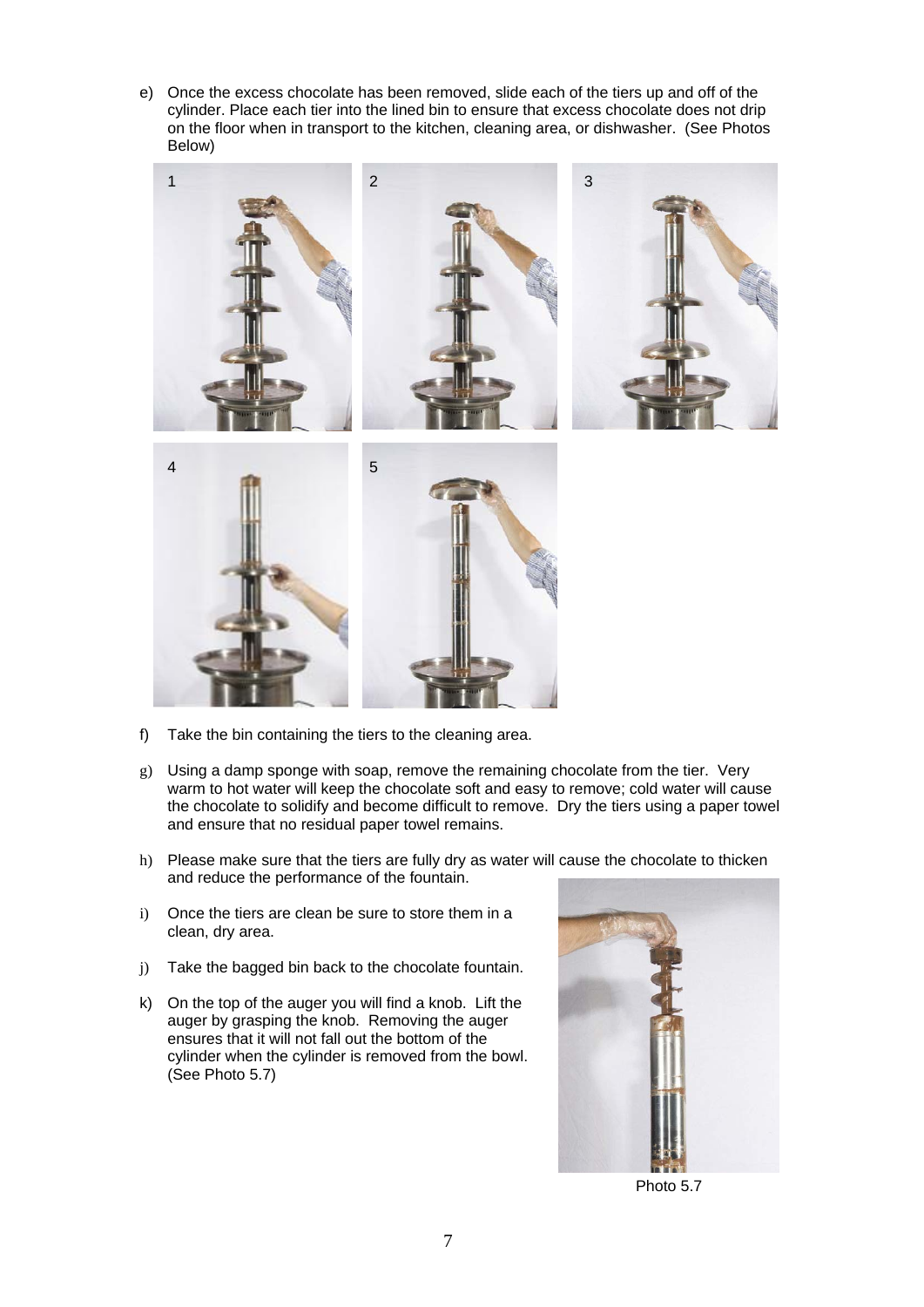l) The auger will have a black plastic stabilizer; this piece may be removed as well, but is not necessary since this is not a thorough cleaning. (See Part E in Photo 5.8)



Photo 5.8

- m) When the auger has been removed, hold it over the bowl of the fountain so that the excess chocolate you are removing drips into the chocolate fountain bowl rather than onto the ground or floor. (See Photo 5.9)
- n) There are several ways to remove excess chocolate from the auger. A spatula may be used or a few paper towels can be bunched together and twisted down the auger to remove excess chocolate. (See Photo 5.10)



Photo 5.10

- o) Hold the auger by the knob (found at the top) and slide the auger back into the cylinder. If the stabilizer was removed in step k, place it back onto the auger. Once the stabilizer is fitted onto the top of the auger and the auger is slid back into the cylinder, slide the cylinder (with inserted auger) back into the sleeve found in the bowl.
- p) Rotate the auger until you feel it 'click' and drop into place over the spindle.
- q) Do no slide the cleaned tiers back on at this point. The cleaned tiers should be placed back on the cylinder when you are ready to use the fountain.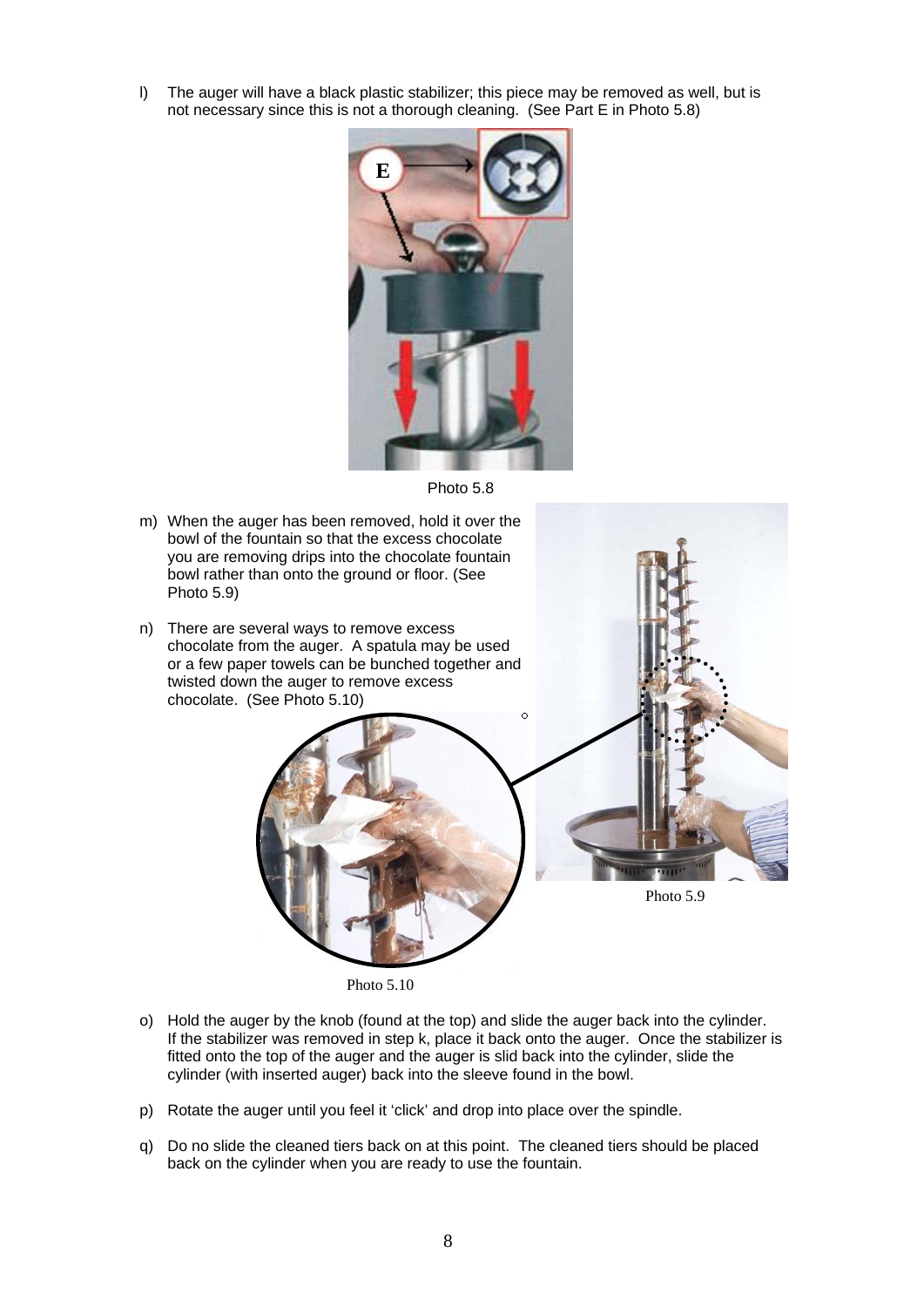- r) Wipe down the fountain surfaces to remove any chocolate drips or splashes. Use wet paper towels with caution – even a few drops of water may cause the chocolate to become extremely thick and not flow through the fountain.
- s) Add sufficient chocolate callets (chips) to the bowl to bring the level of chocolate up to the minimum amount required for the following day's activities. By placing the chocolate callets in the bowl the night before you ensure that the callets will be melted and at the optimal temperature to run through the fountain the following day. For a list of overnight heating temperatures, please refer to Section 3(d) on page 4, titled Overnight Temperatures.
- t) To ensure that the chocolate remains clean and free of dust or any other objects that may come in contact with the fountain we recommend using the Sephra Sanitary Wind Guard. (See Photo 5.11) If you opt to cover the Bowl and Cylinder by an alternative means, do not cover the ventilation holes found on the top section of the basin just beneath the Bowl. This may cause the fountain to overheat and shut down.



Photo 5.11

(Approximate cleaning time: 30 minutes)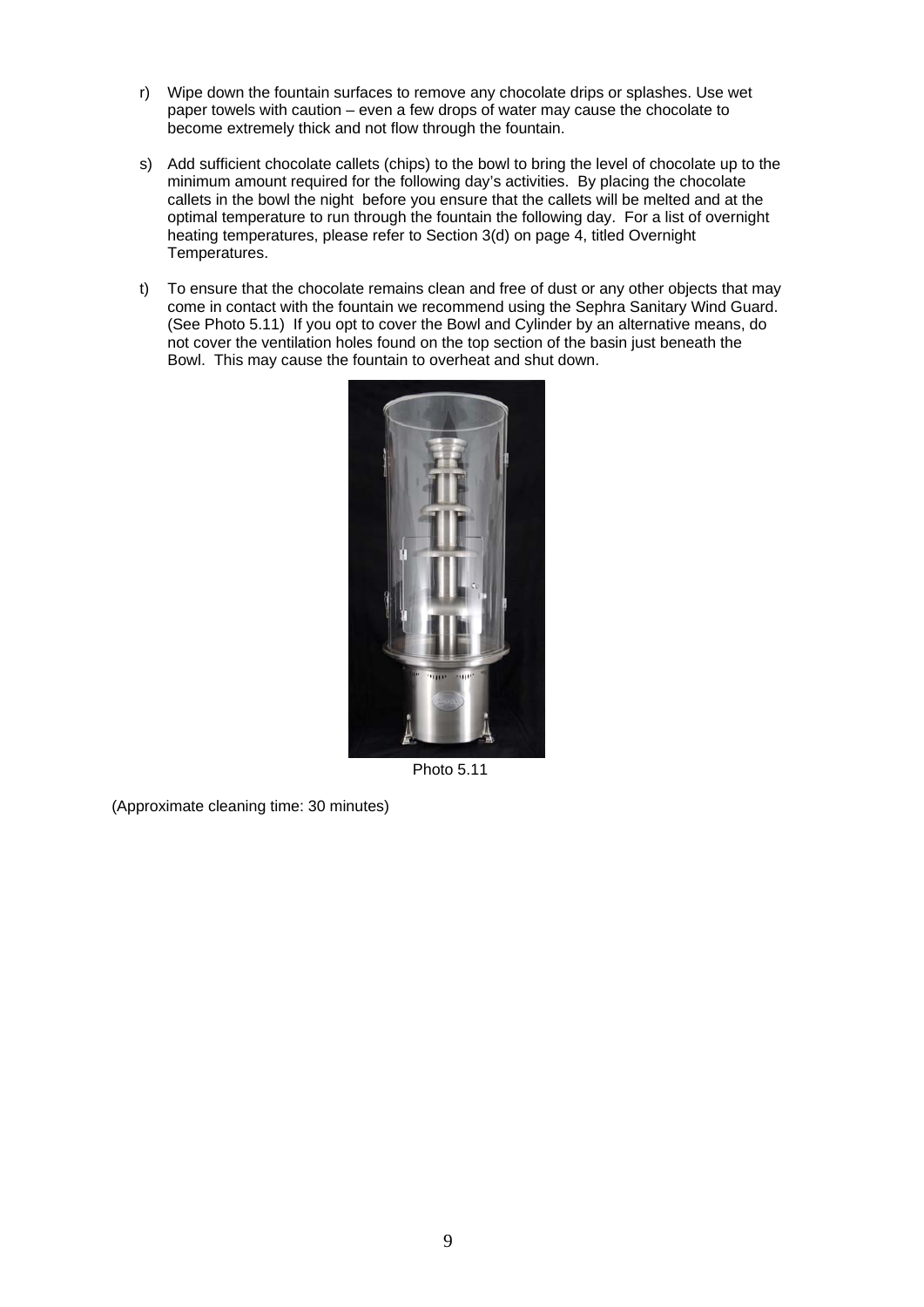## <span id="page-10-0"></span>**6) Full Cleaning Procedure**

- a) Recommended Cleaning Supplies
	- i) Dawn Soap or Palmolive Original Dish Soap
	- ii) Extra large grouting sponge  $(7.5" \times 5.5" \times 2")$  Model: 70005-144
	- iii) Paper towels
	- iv) Disposable food handling gloves
- b) In preparation for a full cleaning of your chocolate fountain keep the amount of chocolate in the fountain at a minimum to avoid unnecessary waste. This is accomplished by reducing the amount of chocolate you are filling the fountain with the evening before. Your fountain will operate with a minimum amount of chocolate. Please see table 3(a) on page 4 for minimum and maximum chocolate levels.
- c) Line your cleaning bin with a bin liner or plastic trash bag and place the bin next to the chocolate fountain you will be cleaning.
- d) Turn the fountain to the "Pre-Heat" setting and adjust the temperature to  $140^{\circ}$ F or turn the dial to 5.
- e) Using a spatula, start at the top and scrape the excess chocolate from each tier. See the before (Photo 5.5) and after (Photo 5.6) pictures.
- f) Once all of the excess chocolate has been removed, slide each of the tiers up and off of the cylinder, placing each tier into the lined bin to prevent chocolate drips..
- g) Take the bin containing the tiers to your sink.
- h) Rinse each tier with hot water only in the sink as cold water will cause the chocolate to harden immediately. Using the recommended Dawn or Palmolive Soap with the Sponge to wipe the chocolate off will expedite the cleaning process.
- i) Dry the tiers using a paper towel and ensure that no residual paper towel remains Dry each tier completely as excess water will thicken the chocolate and reduce the performance of the fountain. Once the tiers are clean and dry be sure to store them in a clean, dry area. Take the bagged bin back to the chocolate fountain to collect the cylinder, auger, stabilizer, and bowl.
- j) Hold the auger by the knob (found at the top) and slide the auger out of the cylinder for cleaning. (See Photos 5.7 & 5.8)
- k) When removing the auger, hold it over the bowl of the fountain so that the excess chocolate drips into the chocolate fountain bowl. (See Photo 5.9)
- l) There are several ways to clean the excess chocolate off the auger before transport to the sink or cleaning area. A spatula may be used or a few paper towels can be bunched together and twisted down the auger to remove excess chocolate. Disposable gloves should be worn throughout the cleaning process. (See Photos 5.9 & 5.10)
- m) When the auger is mostly clean place the cylinder and auger into the bagged bin.
- n) To clean a fixed basin chocolate fountain proceed to step: r.
- o) To clean a removable bowl fountain:
	- i) Do not lean a removable bowl chocolate fountain on its side to clean the bowl. You may cause damage to the adjustable or decorative feet.
	- ii) Have a waste bin lined with a plastic bag ready to receive the excess chocolate for disposal. Unscrew the bowl from the basin by twisting the bowl counter-clockwise.
	- iii) Once the bowl has been removed, dispose of the chocolate by pouring it into the lined waste bin. Use a spatula to remove as much chocolate as possible.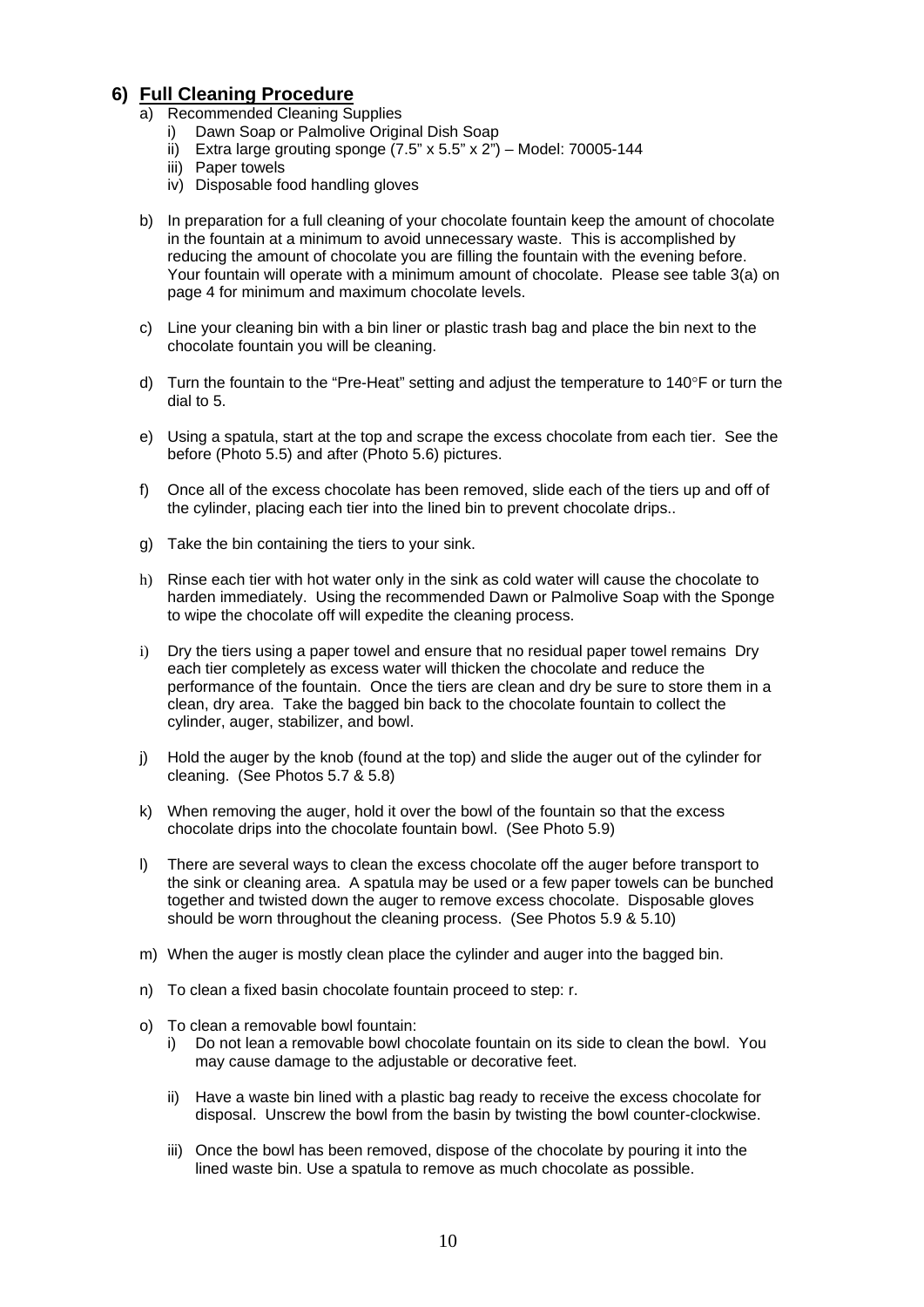- iv) Transport the cylinder, auger with the stabilizer and removable bowl to the wash area for cleaning.
- v) When at the wash area, clean the inside of the cylinder by using the auger to push a grouting sponge through the cylinder. After two to three passes the inside of the cylinder should be free of chocolate. Proceed to Step: x.
- p) To clean a fixed basin fountain:
	- Place the waste or collection bin at the edge of the table that you will be cleaning the fountain from. Line the waste or collection bin with a plastic bag to collect the chocolate that you will be pouring out.
	- ii) Gently tip the basin of the chocolate fountain over until the chocolate begins to pour into the collection bin. Use a spatula to clean out any excess chocolate the may remain in the Bowl. This step is more easily performed by two people.
	- iii) While the fixed basin fountain is on its side, use a wet soapy sponge to clean and remove the remaining chocolate from the pins and spindle.
	- iv) Wipe down the interior and exterior surfaces to remove any chocolate drips.
	- v) Transport the cylinder and auger with the stabilizer to the wash area for cleaning.
	- vi) There are several ways to clean the excess chocolate off the auger before transport to the sink or cleaning area. A spatula may be used or a few paper towels can be bunched together and twisted down the suger to remove excess chocolate. Disposable gloves should be worn throughout the cleaning process. (See Photos 5.9 & 5.10)
- q) Once all parts are fully dry the unit can be re-assembled for use or repacked in its carrying cases.

(Estimated time 1 hour)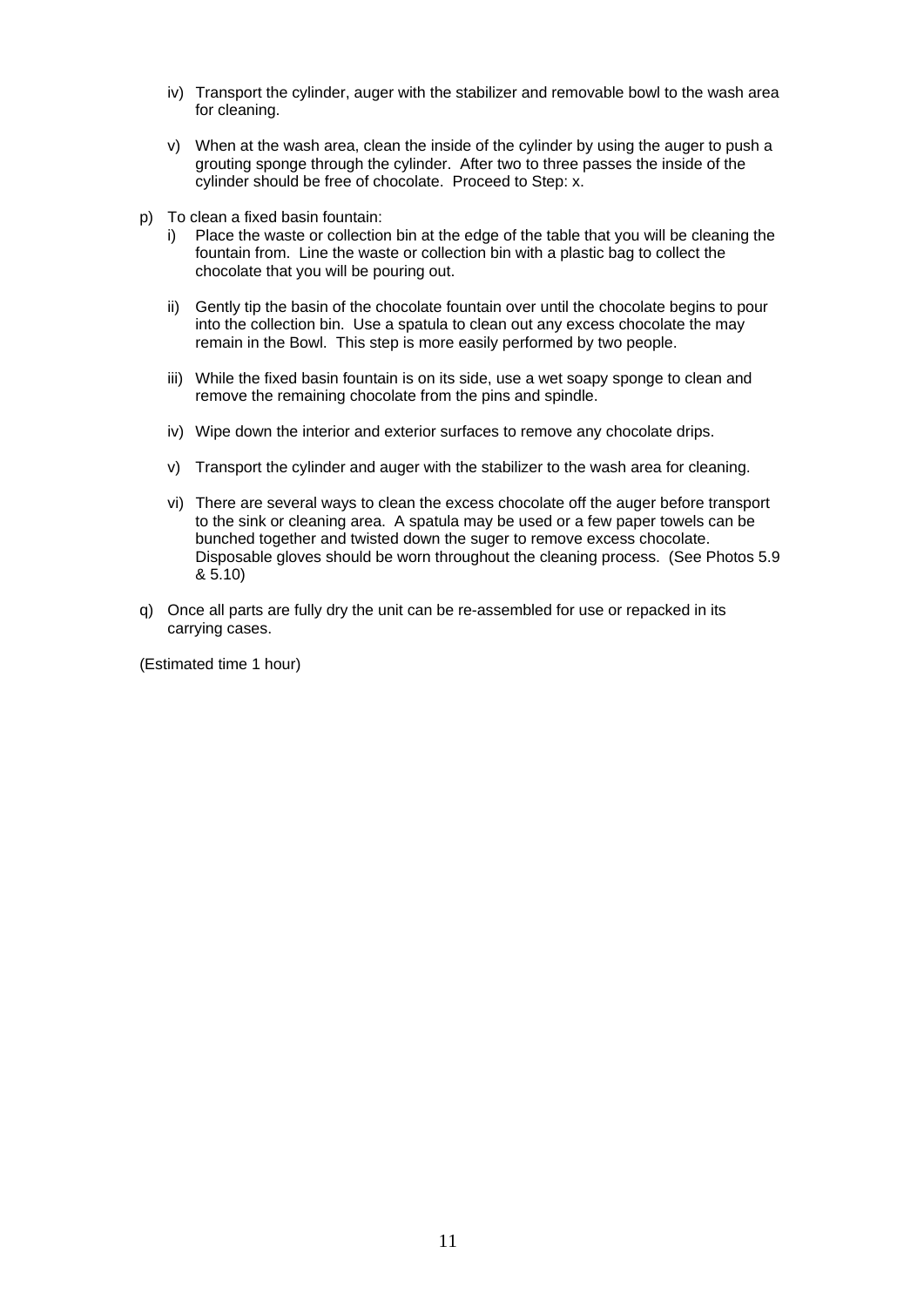# <span id="page-12-0"></span>**7) Re-Assembling & Refilling the Chocolate Fountain**

- a) To re-assemble, place the removable bowl back on the fountain, then attach the cylinder to the bowl. Place the black stabilizer on the auger (See Photo 5.8) and slide the auger into the cylinder. Slide the tiers on starting with the widest and ending with the narrowest, followed by the crown.
- b) Add sufficient chocolate callets (chips) to the bowl to bring the level of chocolate up to the minimum or desired amount required for the following day's activities. See section 3(a) for minimum & maximum chocolate fountain chocolate levels. By placing the chocolate callets in the bowl the night before you ensure that the callets will be melted and at the optimal temperature to run through the fountain following day. See Section 3(d) for overnight temperatures.

#### **When leaving the chocolate to melt overnight set the temperature dial to 5 or 140**º.

c) To ensure the chocolate remains clean and free of dust or any other objects that may come in contact with we recommend using a Sanitary Wind Guard. (See Photo 5.11 on page 9.) If you opt to cover the bowl and cylinder by an alternative means, do not cover the ventilation holes found on the top section of the basin just beneath the Bowl. This may cause the fountain to overheat and shut down.

(Estimated time 10 minutes)

#### **8) Daily Set Up Procedure**

- a) Carefully remove the Sanitary Wind Guard from around the fountain. Rotate the auger by hand to ensure that it will turn freely and is not bound in the cylinder by hardened chocolate. If the tiers and crown need to be placed onto the Cylinder, do so now.
- b) When the chocolate is melted and at its optimal level click the rocker switch in the back of the fountain to the "Start" or "On" setting and adjust the temperature to dial number 7 or 160°F for Sephra's dark or milk Chocolate. Refer to Section 3(c) for chocolate operating temperatures.
- c) The chocolate level in the bowl will drop as the chocolate is pulled up the cylinder. An even flow of chocolate should cascade over each of the tiers using any of the Sephra brands of chocolate.
	- i) Assuming the chocolate fountain is level<sup>[7](#page-12-1)</sup>, if the chocolate that is cascading over each tier is not creating a full curtain it may be necessary to turn the rocker switch on the chocolate fountain from "Start" to "Off" for no more than 30 seconds. This will enable any bubbles in the cylinder to clear. After no more than 30 seconds, click the rocker switch back to "Start" or "On"
- d) Ensure that the optimal amount of Sephra chocolate is in the bowl.

(Estimated time 15 minutes)

<span id="page-12-1"></span><sup>1</sup> <sup>7</sup> Level the chocolate fountain by adjusting the three adjustable feet found at the bottom of the base. A level may be necessary. Once the fountain is level the chocolate should create a full curtain when falling over each tier.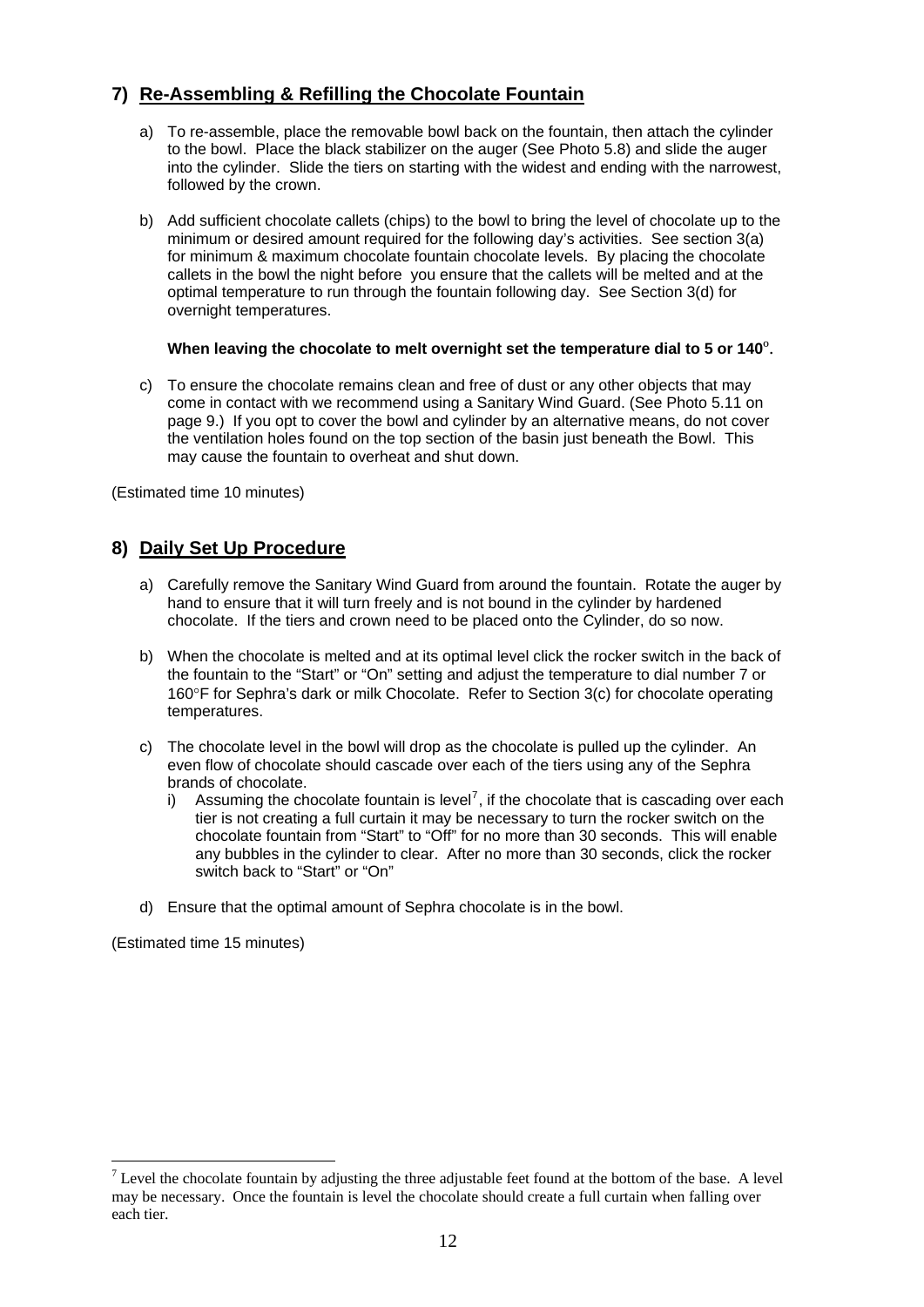## <span id="page-13-0"></span>**9) Determining the Model of Chocolate Fountain You Own**

a) There are two models of Sephra commercial chocolate fountains, a "Removable Bowl" (see Photo 9.1) and a "Fixed Basin" (see Photo 9.2).



Removable Bowl **Fixed Basin** Photo 9.1 Photo 9.2



- b) Significant characteristics that differentiate the two models of fountains are:
	- i) Removable Bowl<br>(1) Decorative
		- Decorative & adjustable feet
		- (2) Sephra emblem on front
		- (3) Removable bowl unscrews from the basin
		- (4) Temperature knob displays settings of 0 - 10
		- (5) Tapered bowl design
- ii) Fixed Basin
	- (1) Adjustable feet
	- (2) Laser etched logo
	- (3) Pins protruding from bowl
	- (4) Temperature knob displays
		- settings of 50 250 degrees
- c) The augers and cylinders for the two models of fountains have notable differences as well: the removable bowl fountain will have an auger with a "square" receptacle end (See Photo 9.3). The fixed basin fountain will have an auger with a "round" receptacle end (See Photo 9.4) with a notched out section for the "T" spindle (See Photo 9.6) to fit in. The round receptacle auger will also have a cylinder with four small cylindrical metal tubes at the end, which mount to the four pins found in the bowl.





Square Receptacle Auger **Round Receptacle Auger** Round Receptacle Auger Photo 9.3 Photo 9.4

d) Another difference in the two types of fountain is in how the cylinder attaches to the bowl. The removable bowl fountain has a sleeve inside the bowl that the cylinder will slide into (See Photo 9.5 on the following page).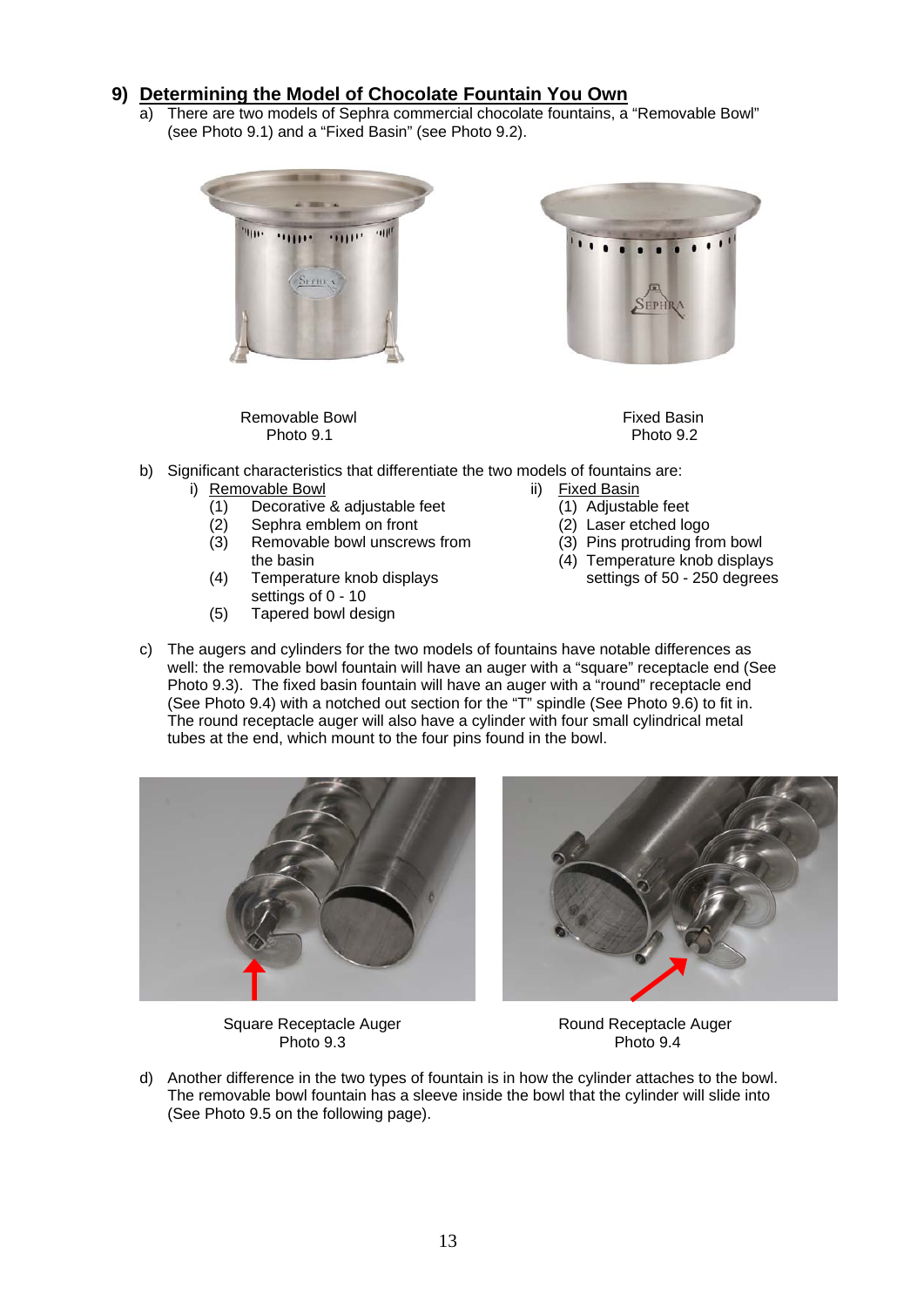e) The fixed basin fountains typically $^8$  $^8$  have pins with a "T" spindle that turns the auger (See Photo 9.6).







f) These points should have enabled you to determine whether you have a chocolate fountain with a removable Bowl or a fixed basin.

1

<span id="page-14-0"></span><sup>&</sup>lt;sup>8</sup> While transitioning from the fixed basin to the removable bowl during the months of Nov. 2006 to Mar 2007, there were a limited number of basins that contained a removable bowl with pins rather than a sleeve for the cylinder to slide into.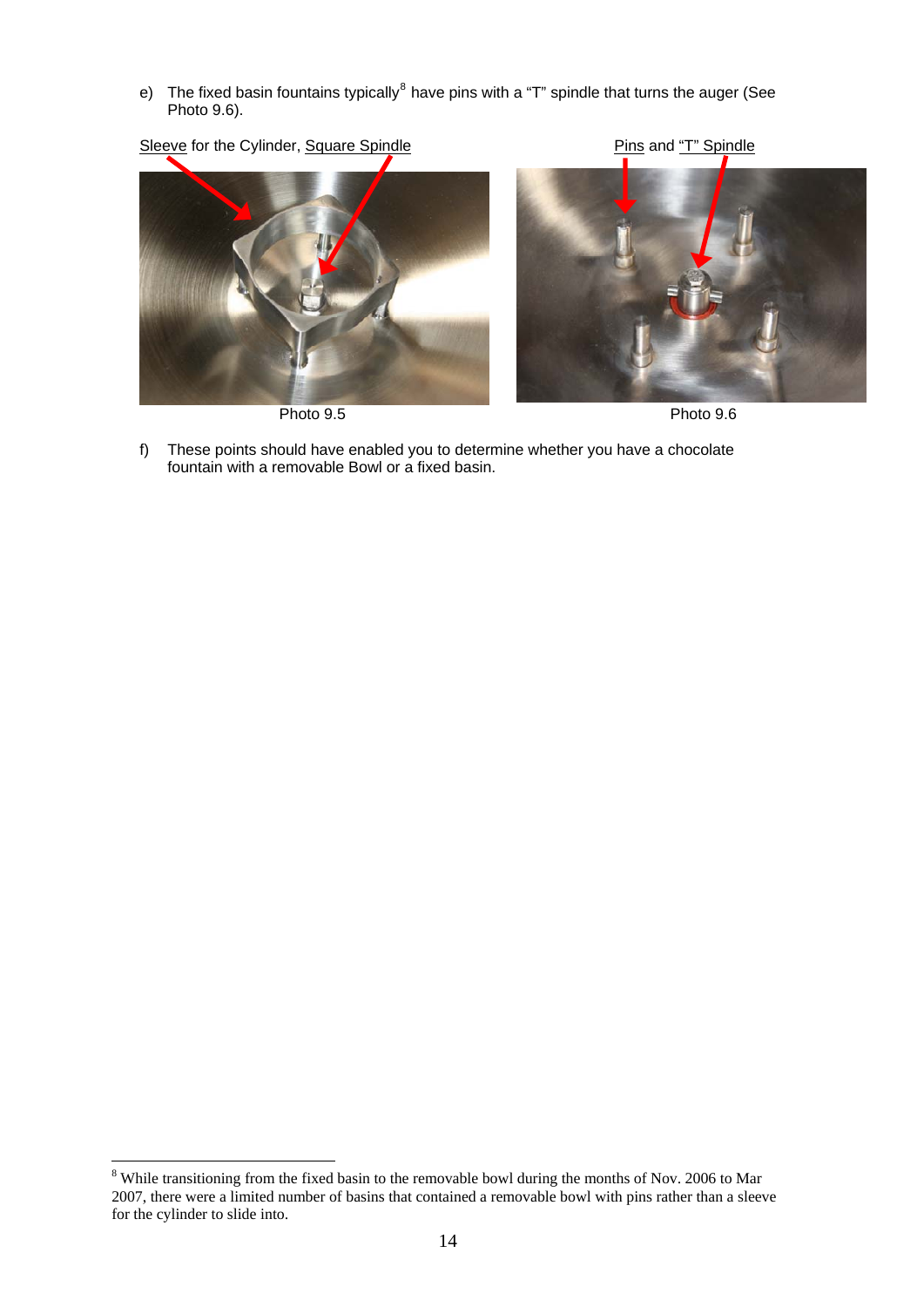# **10) Trouble Shooting**

<span id="page-15-0"></span>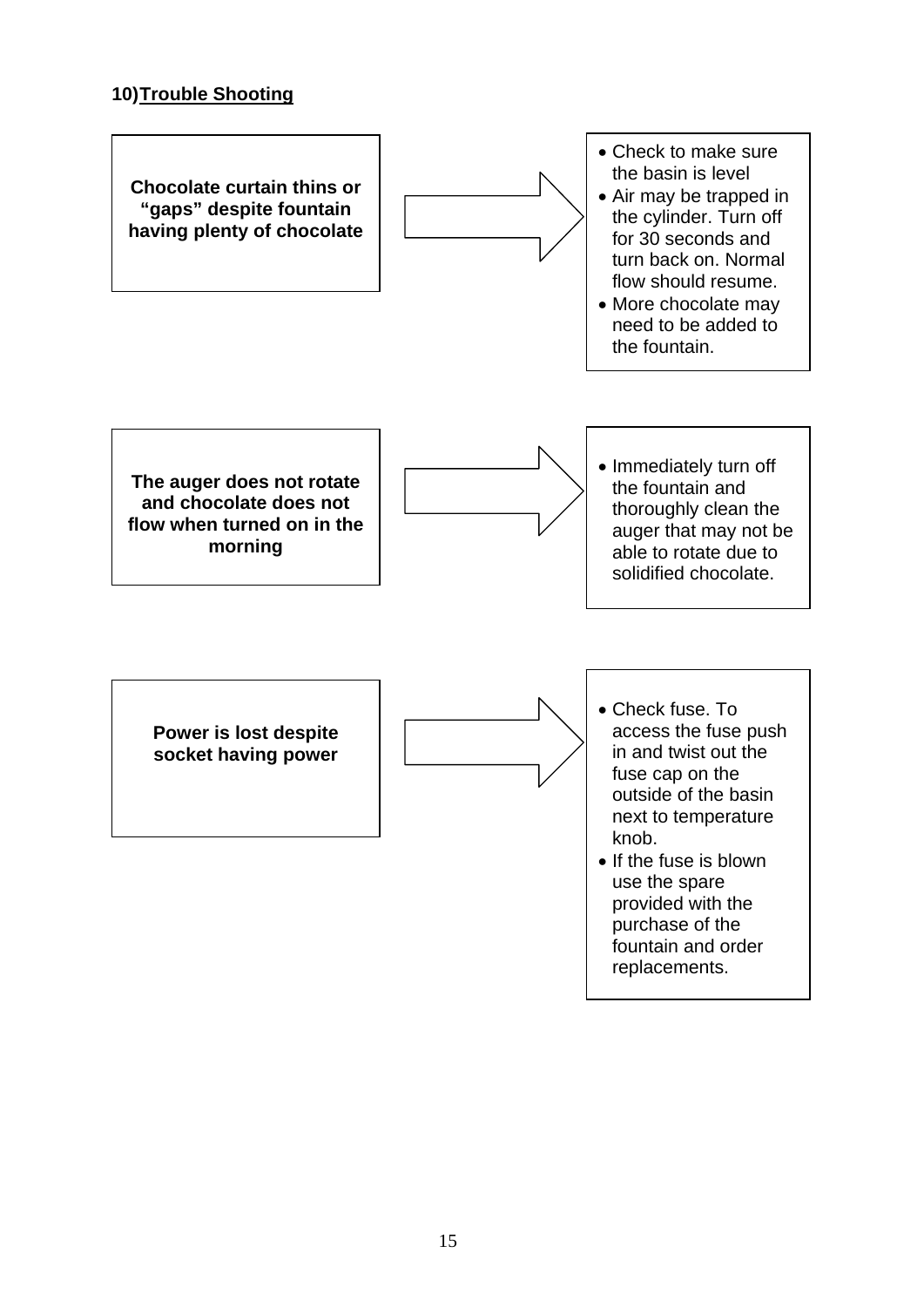# <span id="page-16-0"></span>**11) Contacts**

| <b>Contact:</b> |                   | or |  |
|-----------------|-------------------|----|--|
| <b>Company:</b> | Sephra, LLC       | or |  |
| <b>Phone:</b>   | $(858)$ 675-3088  | or |  |
| Fax:            | $(858)675 - 3051$ | or |  |
| e-mail:         | info@sephra.com   | or |  |
| Website         | www.Sephra.com    | or |  |
| Notes:          |                   |    |  |

| <b>Contact:</b> | <b>or</b> |
|-----------------|-----------|
| Company:        | <b>or</b> |
| Phone:          | <b>or</b> |
| Fax:            | <b>or</b> |
| e-mail:         | <b>or</b> |
| Website         | <b>or</b> |
| Notes:          |           |

| <b>Contact:</b> | <sub>or</sub> |  |
|-----------------|---------------|--|
| <b>Company:</b> | <b>or</b>     |  |
| Phone:          | <b>or</b>     |  |
| Fax:            | <b>or</b>     |  |
| e-mail:         | <sub>or</sub> |  |
| Website         | <b>or</b>     |  |
| Notes:          |               |  |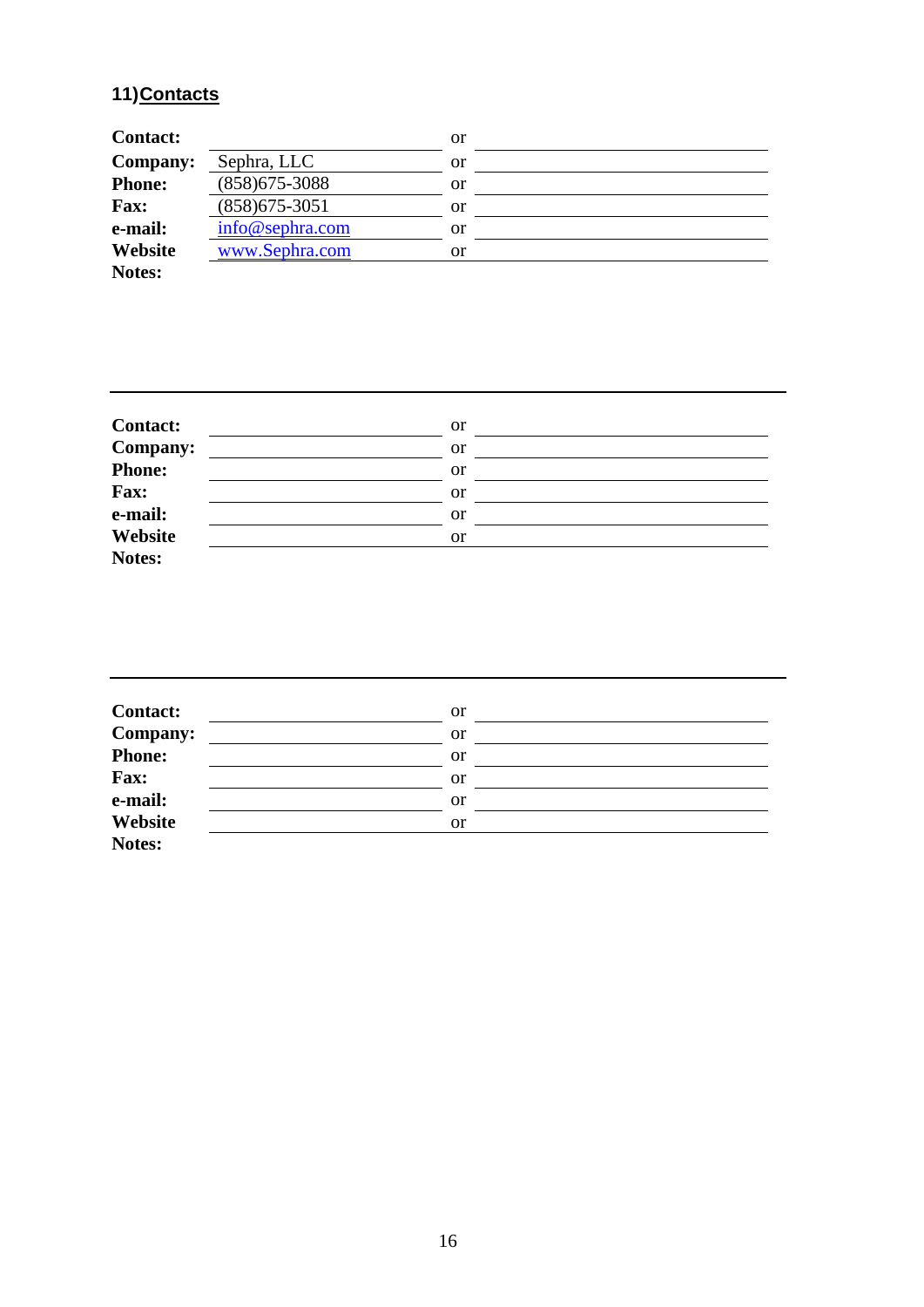<span id="page-17-0"></span>

Your Sephra Commercial Chocolate Fountain represents a significant investment for you and your business, and taking an active role in maintaining your fountain will help you protect this investment. Proper maintenance will help extend the life of your Sephra Commercial Chocolate Fountain and preserve its reliability and performance.

Your Chocolate Fountain requires the following factory maintenance on the following schedule:

#### **\*\*\* Regular maintenance must be performed every 500 hours or 100 uses**, **which ever comes first\*\*\***

The Sephra Maintenance Schedule satisfies the Operator Maintenance Schedule clause contained in the product warranty, and provides you, our valued customer, with a quick and reliable way to ensure that your Sephra commercial chocolate fountain will continue to perform at its optimum performance level for many years. Please contact your sales representative for questions, current maintenance pricing and to schedule your Maintenance Schedule.

#### **Maintenance Definitions**

- 1. Sephra's qualified technicians will inspect the following parts to ensure that they are functioning properly:
	- a. Motor
	- b. Motor Oil, Gear Lube
	- c. Heating Element
	- d. Capacitor
	- e. Fuse Housing
	- f. Thermostat
	- g. Electrical connections and components
- 2. Each of the following parts will be replaced to ensure optimum performance of your Chocolate Fountain. Additionally, any work which may fall under the Limited Lifetime Warranty will also be performed and parts replaced as required pursuant to such warranty.
	- a. Motor Brushes Replaced (4)
	- b. Seals Replaced (2)
	- c. Bearings Replaced (2)
	- d. Belt Replaced (N/A in all fountains)
	- e. Drive Shaft Replaced (N/A with fixed basin 27" fountains)
- 3. If additional parts and labor are required beyond the scope of the Sephra Maintenance Schedule, you will be notified as to what parts and labor are needed. No repairs beyond the scope of this Maintenance Schedule will be made without your authorization.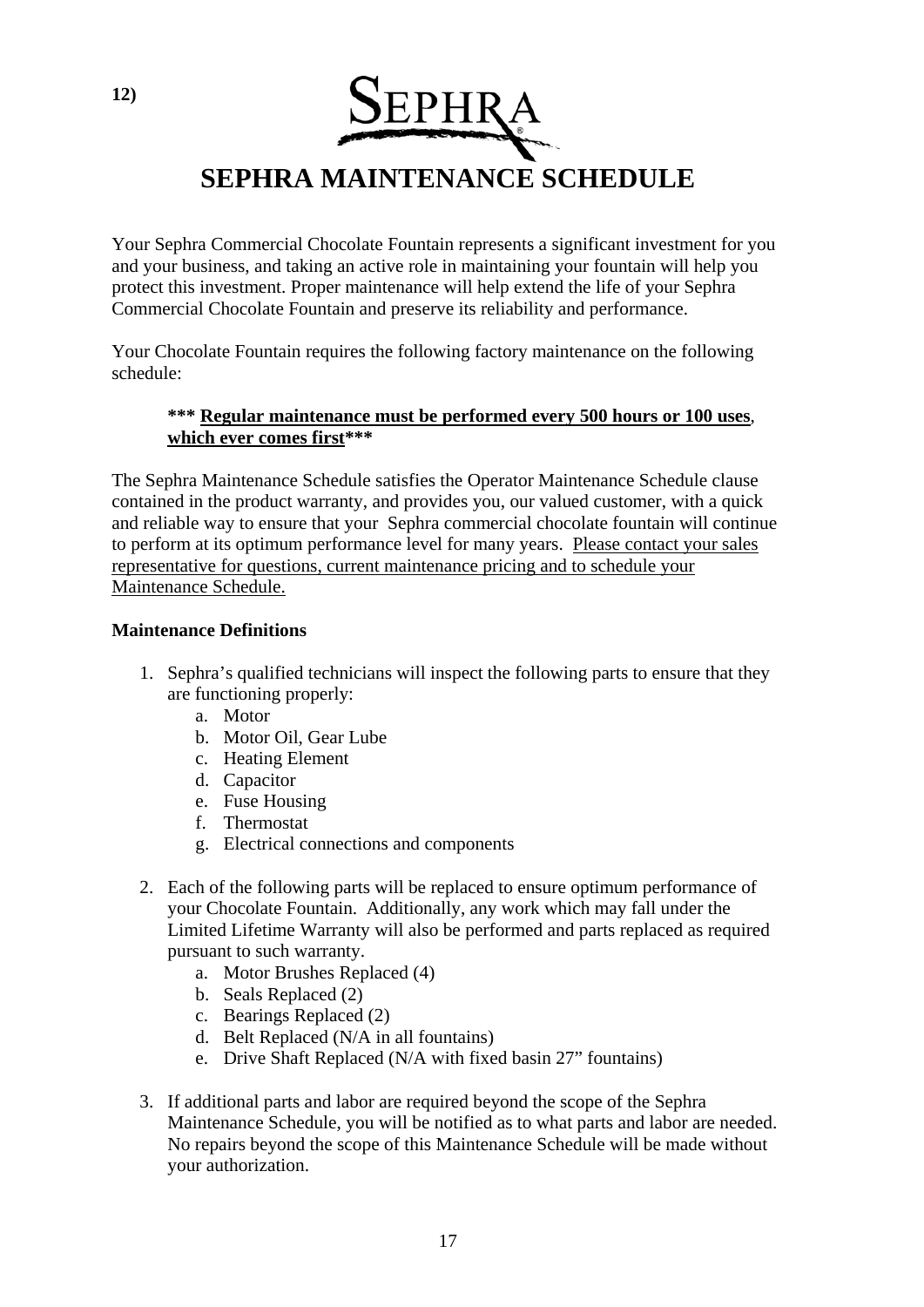- 4. The customer will pay inbound shipping and insurance charges. Sephra is not responsible for any damage incurred during shipping. We recommend shipping with a carrier who will provide a tracking number for the shipment. Return shipping via FedEx Ground is included with your Maintenance Schedule. Express shipping is available for an additional charge.
- 5. The fountain must be securely packed for shipment to Sephra. The Maintenance Schedule covers components within the fountain base only; the tierset requires no maintenance aside from cleaning. Ship the fountain entire base (which includes the bowl) to Sephra for the Maintenance Schedule. Place the fountain base in the black plastic case, and place the black plastic case in a shipping box. We will not ship fountain without the black plastic case – if your fountain arrives without the case, you will be charged for a new case.

If your fountain arrives dirty, that is, with chocolate, dirt or debris on any surface, a cleaning fee will be charged.

Please call Sephra at (858) 675-3088 to make an appointment for your Maintenance Schedule and to receive an RMA number.

Include the RMA number, your contact information, proof of purchase (sales order or packaging slip), and an explanation about why the fountain is being sent into Sephra.

- 6. Purchase of Sephra's Maintenance Schedule does not extend the fountain warranty on the motor or parts.
- 7. Please allow up to five (5) business days for service to be completed once we have received your fountain. The return shipping may require 5-7 business days. Expedited two (2) day service can be purchased to repair your fountain and you may also elect to pay for expedited return shipping. Please contact you Sephra sales representative for details.